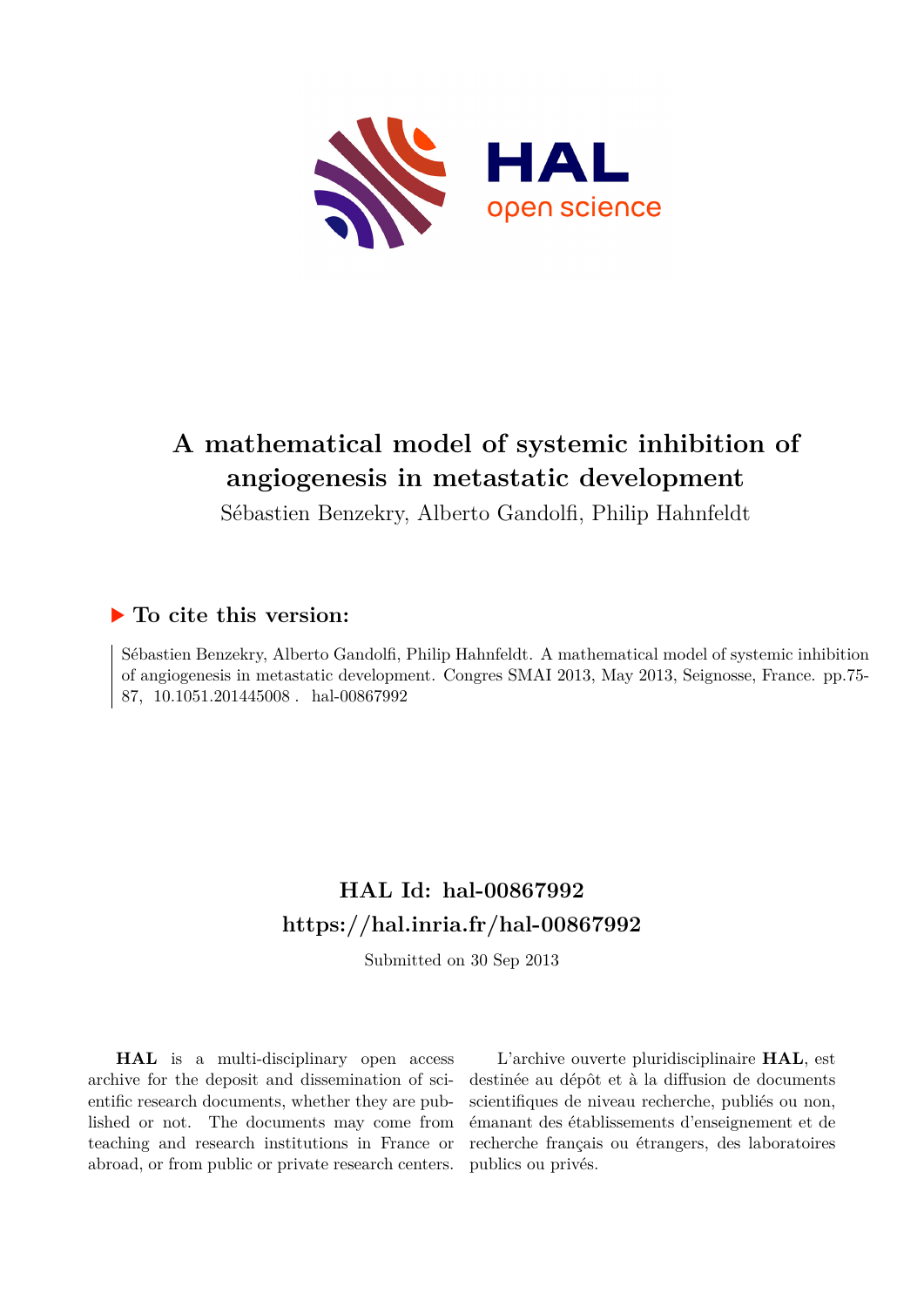### A mathematical model of systemic inhibition of angiogenesis in metastatic development

### S. Benzekry $^{1*}$ , A. Gandolfi $^2$ , P. Hahnfeldt $^3$

<sup>1</sup> Inria team MC2, Institut de Mathématiques de Bordeaux, Bordeaux, France <sup>2</sup> Istituto di Analisi dei Sistemi ed Informatica "Antonio Ruberti" - CNR, Roma, Italy <sup>3</sup> Center of Cancer Systems Biology, GRI, Tufts University School of Medicine, Boston, 02142, USA

Abstract. We present a mathematical model describing the time development of a population of tumors subject to mutual angiogenic inhibitory signaling. Based on biophysical derivations, it describes organism-scale population dynamics under the influence of three processes: birth (dissemination of secondary tumors), growth and inhibition (through angiogenesis). The resulting model is a nonlinear partial differential transport equation with nonlocal boundary condition. The nonlinearity stands in the velocity through a nonlocal quantity of the model (the total metastatic volume). The asymptotic behavior of the model is numerically investigated and reveals interesting dynamics ranging from convergence to a steady state to bounded non-periodic or periodic behaviors, possibly with complex repeated patterns. Numerical simulations are performed with the intent to theoretically study the relative impact of potentiation or impairment of each process of the birth/growth/inhibition balance. Biological insights on possible implications for the phenomenon of "cancer without disease" are also discussed.

Key words: Nonlinear renewal equation; Cancer modeling; Metastasis; Angiogenesis inhibition;

AMS subject classification: 35B40, 35Q92, 92C50

<sup>∗</sup>Corresponding author. E-mail: sebastien.benzekry@inria.fr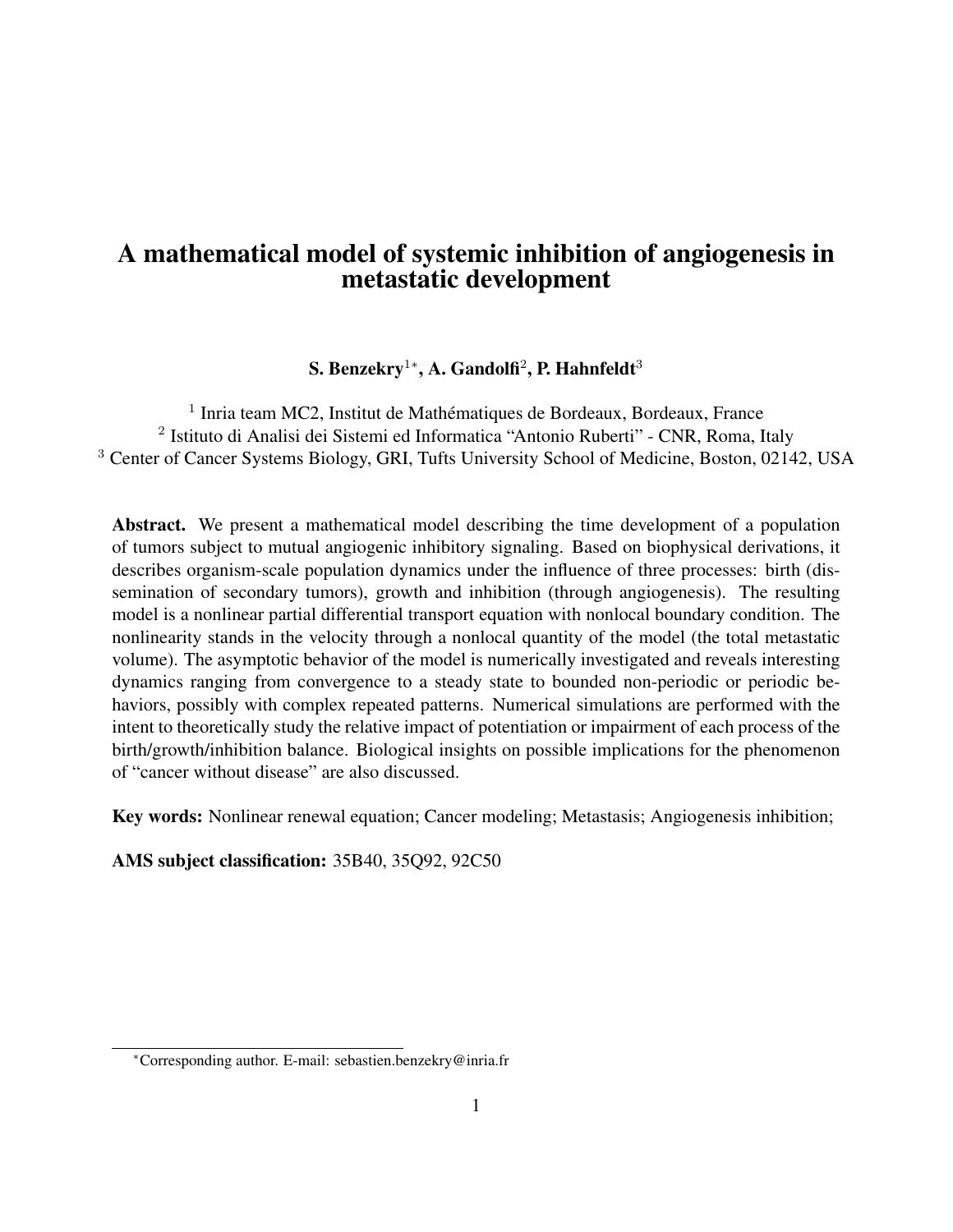## **Contents**

| 1. Introduction                                                    |    |
|--------------------------------------------------------------------|----|
| 2. Model                                                           |    |
| 2.1. Tumor growth and systemic angiogenesis inhibition 4           |    |
|                                                                    |    |
|                                                                    |    |
| 3. Simulation results                                              | 8  |
|                                                                    |    |
| 3.2. Exploration of the growth/dissemination/inhibition balance 10 |    |
| 4. Conclusion                                                      | 14 |

### 1. Introduction

Metastasis, the process by which secondary tumors are shed from a primary lesion to colonize local or distant sites, is a complex process that is responsible for a very large proportion (90%) of deaths by a cancer disease [15]. Despite significant efforts in the last decade to strengthen our understanding of metastatic cancer biology, global mechanisms are still poorly understood [23].

Among the wide variety of topics to be addressed, we focus here on signaling interactions within a population of tumors that impact on the global dynamics of the system, at the organism scale. Indeed, it has been long known that several tumors simultaneously growing within the same host influence each other, mostly in an inhibitory fashion. Most of the experimental studies were conducted in two-tumors experimental systems where impaired growth was observed for a second inoculum in the presence of a pre-existing tumor, a phenomenon that has been termed concomitant resistance [30] (see [11] for a review). This distant inhibition not only occurs between two artificially implanted tumors but also between a primary tumor and its metastases [13, 19]. Such an observation is of fundamental importance for cancer biology as it impacts on the temporal development of the disease, but also has clinical implications in terms of metastatic dormancy [1] and surgery [31].

Several hypotheses have been proposed to explain this phenomenon, among which athrepsia (deprivation of nutriments for the second tumor due to monopolization of nutrients by the first one) or immune enhancement. Indeed, it is known [23] that some tumors are immunogenic, i.e. that they provoke a hostile reaction from the immune system. This reaction could be triggered by the presence of a first tumor and suppress the growth of a subsequent implant. However, the importance of this last hypothesis was tempered in the 1980's when concomitant resistance was shown to occur in immunodeficient mice [20].

In the 1990's, Judah Folkman and his team put forward a novel hypothesis, based on their discovery of endogenous inhibitors of tumor neo-angiogenesis [27, 28]. Angiogenesis is the process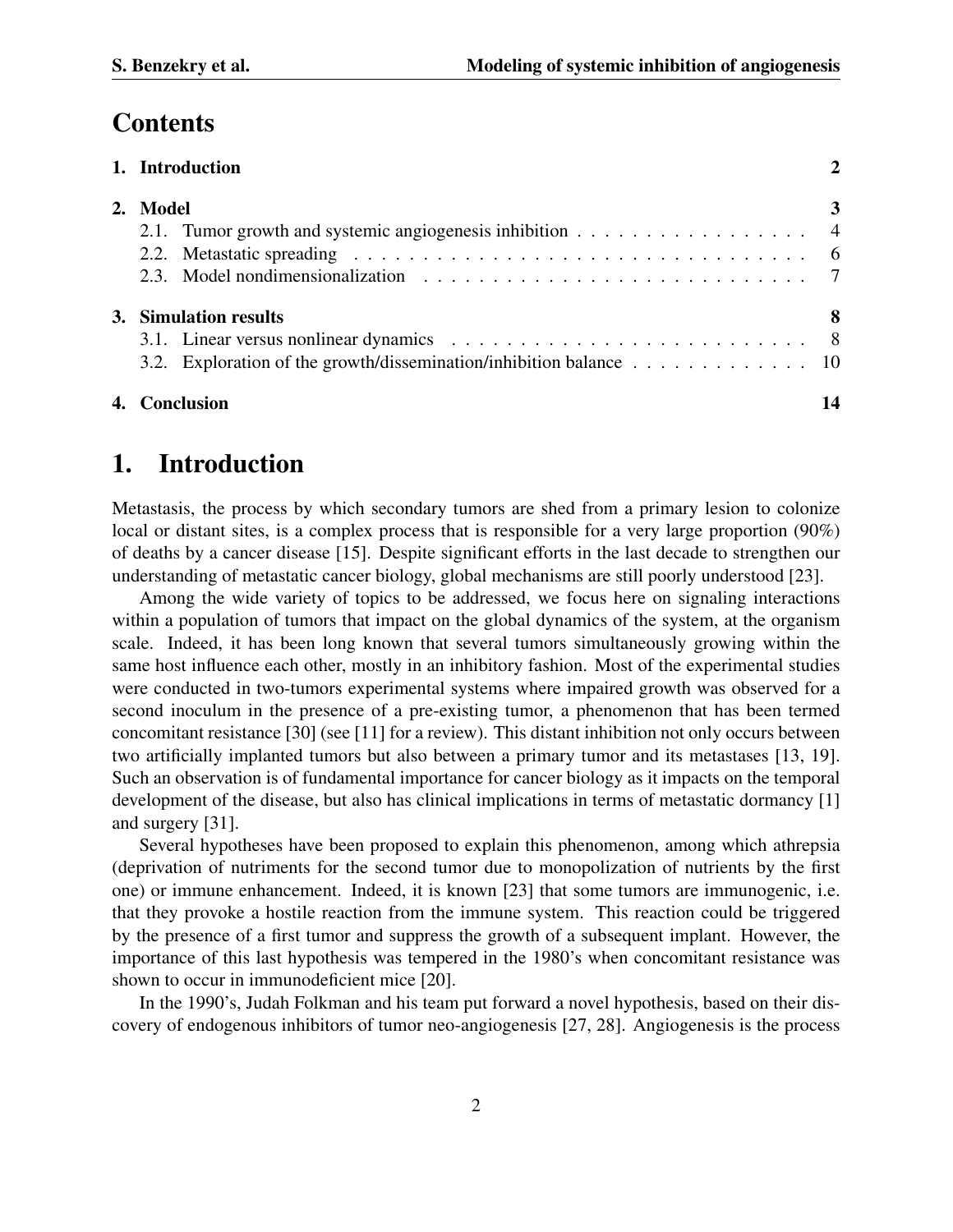of creation of new blood vessels from an existing vasculature and was shown to be of fundamental importance for a tumor's development [18] in order to ensure access to nutrients. Indeed, in the absence of angiogenesis, a neoplastic lesion cannot grow beyond 2-3 mm in diameter [18]. Observation that a tumor not only stimulates this process (through production of growth factors) but also regulates it by producing angiogenesis inhibitors opened the way to a new explanation of concomitant resistance. A primary tumor could distantly inhibit a secondary tumor through inhibitory angiogenic signaling, an hypothesis that is strengthened by the observation that angiogenic inhibitors have significant longer half-lives than angiogenic stimulators (of the order of hours for inhibitors such as angiostatin [27] or thrombospondin-1 [32] and of the order of minutes for stimulating agents such as VEGF [16]). The formers are thus transferred to the central circulation and from there systemically distributed to distant sites. Considering the large and unequivocal body of support for the role angiogenesis inhibition plays in the maintenance of tumor dormancy [24, 27, 28, 32, 36, 33] we will focus on systemic inhibition of angiogenesis (SIA) as the major process for tumor-tumor interactions at the organism scale.

We present here a mathematical model for these interactions with the aim of qualitatively study the resulting nonlinear dynamics at the organism scale. The approach we use is based on previous work [5, 4] on modeling of metastatic development, in the framework of structured population dynamics.

### 2. Model

The main idea, originally introduced by Iwata et al. [25], and further studied in [3, 12] is to represent the population of metastatic colonies as a density  $\rho$  structured in tumor macroscopic traits (such as the volume in [25]) and to derive a transport partial differential equation on  $\rho$  that reflects mass conservation during the growth, endowed with a nonlocal boundary condition for dissemination (birth) of new metastases.

A major limitation of this initial model for our purpose is that it does not take angiogenesis into account, although this is a fundamental process of tumor development. By combining the approach of [25] with the model of [22] for tumor growth under angiogenic control, we developed in previous work a new model taking into account the angiogenic process in the growth of each tumor [4, 5, 7]. Combined to the fact that it is written at the level of the organism makes it an adapted framework for modeling SIA viewed as inhibiting interactions across a population of tumors.

The model we propose here adds an inhibitory component to the two main processes of the previous model (angiogenic growth and metastatic dissemination). We add a new variable representing the circulating concentration of an endogenous angiogenesis inhibitor standing for all possible inhibitory molecules (examples being endostatin, angiostatin and thrombospondin-1). It impacts on the growth of each tumor. As a general modeling principle, we want to be parsimonious and describe the major dynamics of the system with as few parameters as possible.

Tumors are seen as individuals whose state is described by two traits: volume  $V$  and carrying capacity  $K$ , the latter representing environmental limitations that constrain growth of the tumor. This carrying capacity is here assumed to be equivalent to the vascular support. The pri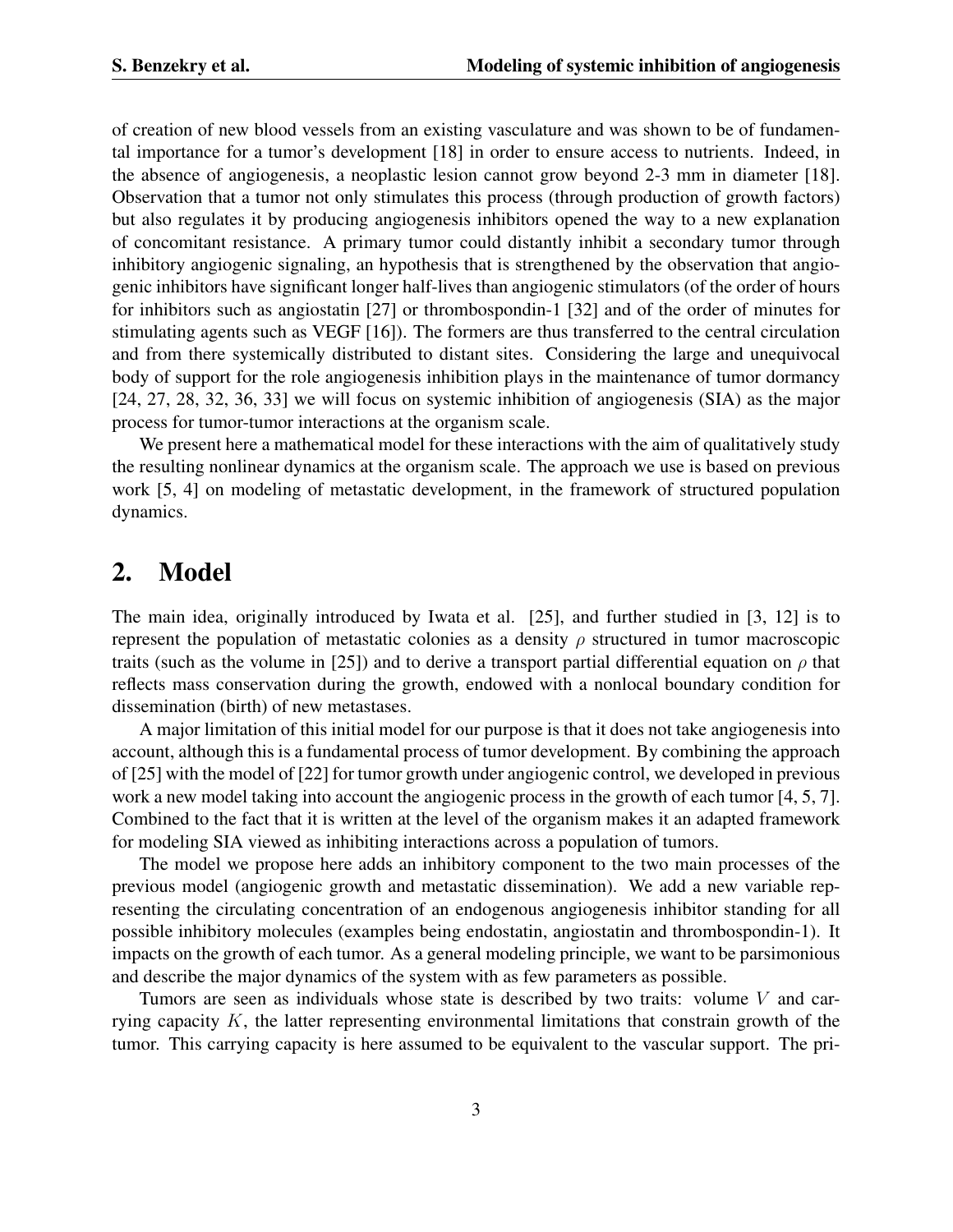mary tumor state is denoted  $(V_p(t), K_p(t))$  while the models main variable for representation of the population of secondary tumors is denoted by  $\rho(t, V, K)$  and stands for the physiologically structured density of metastases with volume V and carrying capacity K at time t. We assume that growth of the tumors is governed by a growth rate denoted  $G(V, K; V_p(t), \rho)$ , that spread of new metastases is driven by an volume-dependent dissemination rate denoted  $\beta(V)$  and that the repartition of metastases at birth is given by a measure  $N$ . The precise expressions of these coefficients shall be described below. We consider some fixed final time  $T$  and a physiological domain  $\Omega = |V_0, +\infty[\times]0, +\infty[$  where the distribution of metastases has its support, which means that only metastases having volume larger than some minimal volume  $V_0$  and non-negative carrying capacity are considered biologically relevant. In the formula below,  $\nu(\sigma)$  stands for the external normal to the boundary of the domain  $\partial\Omega$ . The notation  $\partial\Omega^+$  stands for the subset of the boundary where the flux is pointing inward, i.e. where  $G(\sigma; V_p(t), \rho(t)) \cdot \nu(\sigma) < 0$ . The function  $\rho^0$  denotes the initial distribution of the metastatic colonies. Overall, the model writes

$$
\begin{cases}\n\partial_t \rho(t, V, K) + \text{div} \left( \rho(t, V, K) G(V, K; V_p(t), \rho(t)) \right) = 0 & \quad [0, T[ \times \Omega - G(\sigma; V_p(t), \rho(t)) \cdot \nu(\sigma) = N(\sigma) \left\{ \int_{\Omega} \beta(V) \rho(t, V, K) dV dK + \beta(V_p(t)) \right\} & \quad [0, T[ \times \partial \Omega^+ - G(0, V, K) = \rho^0(V, K)] & \quad \Omega.\n\end{cases}
$$
\n
$$
(2.1)
$$

#### 2.1. Tumor growth and systemic angiogenesis inhibition

We assume that all the tumors (primary and secondaries) share the same growth model and parameters. We do so in order to reduce the number of parameters and focus on the dynamical properties of the system. Our population of tumors should thus be viewed as a population of identical entities in mutual interactions parallel to global development. The growth velocity of each tumor is given by a vector field  $G(V, K; V_p(t), \rho(t))$ . Following the approach of [22] we assume

$$
G(V, K; V_p, \rho) = \begin{pmatrix} aV \ln\left(\frac{V}{K}\right) \\ Stim(V, K) - Inhib(V, K; V_p, \rho) \end{pmatrix}
$$

In the previous expression, the first line is the rate of change of the tumor volume  $V$  (where  $\alpha$  is a constant parameter driving the proliferation kinetics) and the second line is the rate of change of the carrying capacity  $K$ . The main idea of this tumor growth model is to start from a gompertzian growth of the tumor volume (that could be replaced by any carrying capacity-like growth model, see [14]) and to assume that  $K$  is a dynamical variable representing the tumor environment limitations (here limited to the vascular support) changing over time. The balance between a stimulation term  $Stim(V, K)$  and an inhibition term denoted  $Inhib(V, K; V_p(t), \rho(t,))$  (assumed here to depend on the global state of the system represented by the density  $\rho$ ) governs the dynamics of K. For the stimulation term we follow [22] and assume

$$
Stim(V, K) = bV,
$$

where the parameter  $b$  is related to the concentration of angiogenic stimulating factors such as VEGF or bFGF. This last quantity was derived to be constant in [22] from the consideration of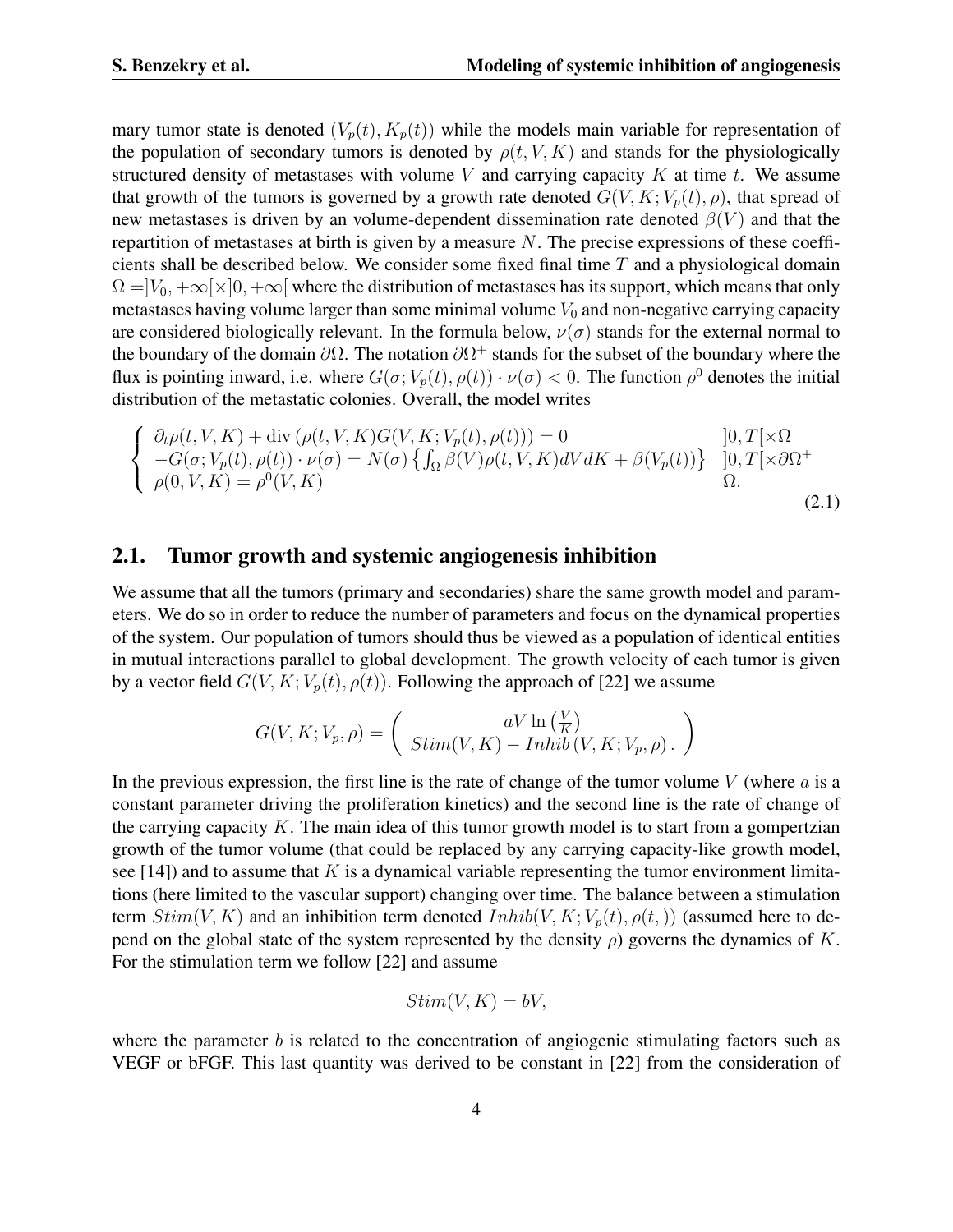very fast clearance of angiogenic stimulators [16]. This fact also strengthens our assumption of a local stimulatory term, as stimulating agents don't spread through the organism.

For the inhibition term, Hahnfeldt et al. [22] only considered a local inhibition coming from the tumor itself. Our main modeling novelty is to consider in addition a global inhibition coming from the release in the circulation of angiogenic inhibitors by the total (primary + secondary) population of tumors. The following is an extension of the biophysical analysis performed in [22]. Let us consider a spherical tumor of radius R inside the host body. The host is represented, for simplicity, by a single compartment of volume  $V_d$  in which concentrations are assumed spatially uniform. Let  $n(r)$  be the inhibitor concentration inside the tumor at radial distance r. Let the intra-tumor clearance be zero [22]. At quasi steady state,  $n(r)$  solves the following diffusion equation:

$$
n''(r) + \frac{2n'(r)}{r} + \frac{p}{D^2} = 0,
$$

where p is the inhibitor production rate and  $D^2$  is the inhibitor diffusion coefficient. This equation is endowed with the boundary condition  $n(R) = i(t; V_p(t), \rho(t))$ ,  $i(t; V_p, \rho)$  being the systemic concentration of the inhibitor resulting from a primary tumor volume  $V_p$  and secondary tumors density  $\rho$  at time t. Solving this equation (using that  $n(0) < +\infty$ ) we obtain

$$
n(r) = i + \frac{p}{6D^2}(R^2 - r^2).
$$

From this expression we compute the mean inhibitor concentration in the tumor to obtain

$$
Inhib(V, K; V_p,) = \hat{e}\left(i + \frac{p}{15D^2}R^2\right)K = \hat{e}\left(i + \frac{p}{15D^2}\left(\frac{3}{4\pi}\right)^{2/3}V^{2/3}\right)K,
$$

where  $\hat{e}$  is a sensitivity coefficient. For  $i(t; V_p(t), \rho(t))$ , considering that the total flux of inhibitors produced by a tumor with volume  $V$  is  $pV$  and assuming that the inhibitor production rate is the same in all the tumors, we have

$$
V_d \frac{di}{dt} = pV_p(t) + \int_{\Omega} pV\rho(t, V, K)dV dK - kV_d i,
$$

where k is an elimination constant from the blood circulation. Defining  $I(t; V_p(t), \rho(t)) = V_d i(t; V_p(t), \rho(t)),$ we get

$$
\frac{dI}{dt} = pV_p(t) + \int_{\Omega} pV\rho(t, V, K)dV dK - kI,
$$
\n(2.2)

endowed with zero initial condition  $(I(0) = 0)$ .

Overall, the explicit expression of the metastases growth rate is given by

$$
G(V, K; V_p, \rho) = \begin{pmatrix} aV \ln\left(\frac{V}{K}\right) \\ bV - dV^{2/3}K - eI(V_p, \rho)K \end{pmatrix},
$$
\n(2.3)

where  $e := \frac{\hat{e}}{V_d}$  and

$$
d := eV_d \frac{p}{15D^2} \left(\frac{3}{4\pi}\right)^{2/3}.
$$
 (2.4)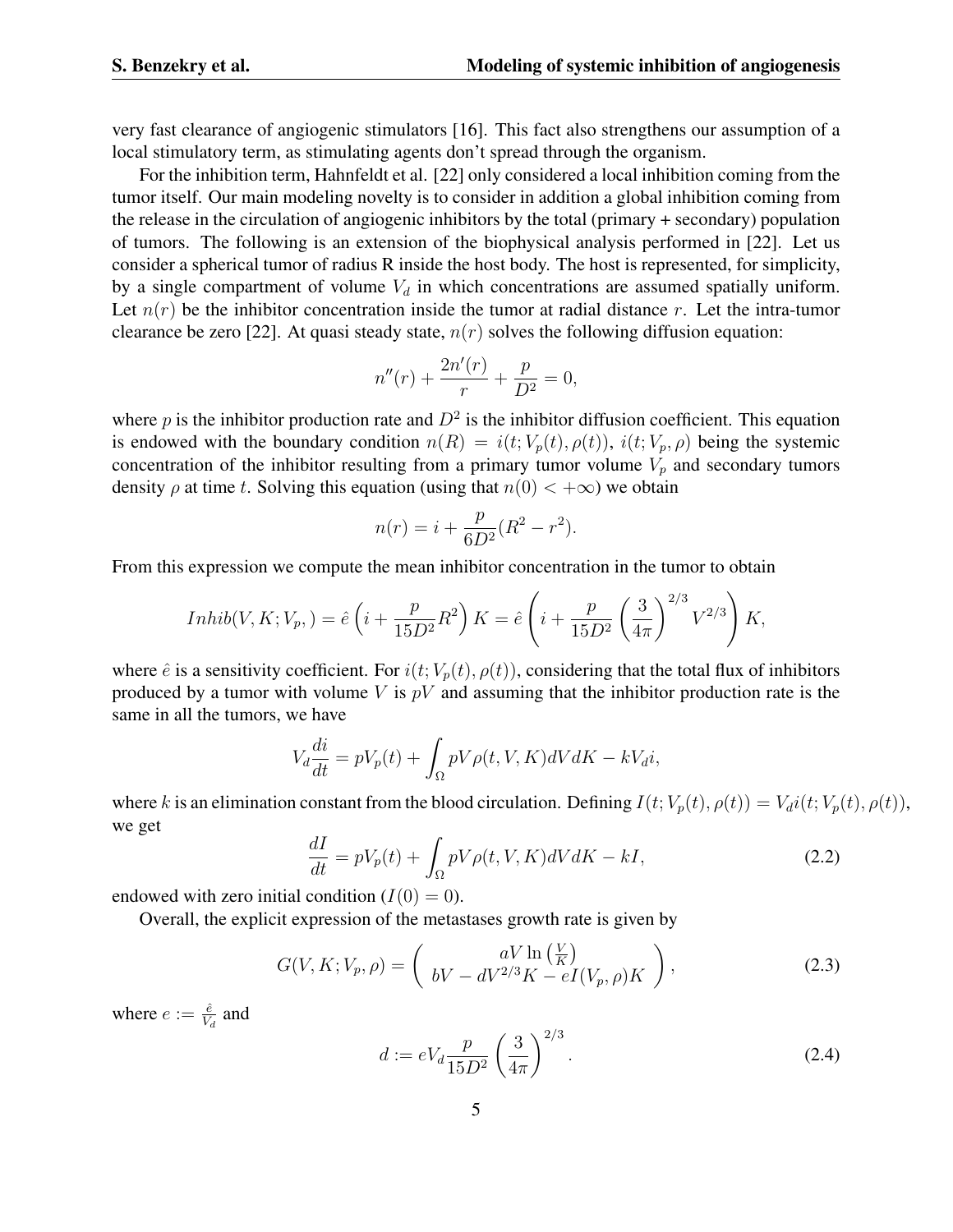Note that we retrieve here the local term  $dV^{2/3}$  from the analysis of [22]. Our analysis results in addition of a global term  $eI$  for the effect of systemic inhibition of angiogenesis.

For the primary tumor, we assume the growth velocity, hence the dynamics of  $(V_p(t), K_p(t))$ , to be given by

$$
\begin{cases}\n\frac{d}{dt}\begin{pmatrix} V_p \\ K_p \end{pmatrix} = G(V_p, K_p; V_p(t), \rho(t)) \\
V_p(0) = V_0, \quad K_p(0) = K_0,\n\end{cases}
$$
\n(2.5)

where  $V_0$  is the initial volume of a tumor and  $K_0$  its initial carrying capacity.

#### 2.2. Metastatic spreading

There is no clear consensus in the biological literature about metastases being able to metastasize or not [35, 9, 34]. However, we argue here that cancer cells that acquired the ability to metastasize should conserve it when establishing in a new site. Moreover, since metastasis is a long process before being detectable [35, 9, 34] (in particular because tumors could remain dormant during large time periods), the absence of clear proof in favor of metastases from metastases could be due to the short duration of the experiments compared to the time required for a secondary generation of tumors to reach a visible size. Here we are interested in long time behaviors and, although metastases from metastases could be neglected in first approximation, we think this second order term is relevant in our setting and chose to include it in our modeling, following clinical evidences of second-generation metastases [2].

Successful metastatic seeding results from one malignant cell being able to overcome various adverse events including: detachment from the tumor, migration in the local micro-environment, intravasation in local blood (or lymphatic) vessels, survival in the circulation, escape from immune surveillance, extravasation, survival in a new environment and eventually establishment of a new colony at the distant site (see [21] for more details). We regroup here all these events into one emission rate  $\beta(V)$  quantifying the number of successfully created metastases per unit of time, and neglect intricate description of all these processes. We assume that very small metastases do not metastasize arguing that they do not have access to the blood circulation and hence include a threshold  $V_m$  below which tumors do not spread new individuals. Apart from addition of this threshold, the expression of  $\beta$  is the one from [25] and is given by

$$
\beta(V) = mV^{\alpha}1_{V \ge V_m},\tag{2.6}
$$

where m and  $\alpha$  are coefficients quantifying the overall metastatic aggressiveness of the cancer disease. The parameter  $m$  represents an intrinsic metastatic potential of the cancer cells. On the other hand, parameter  $\alpha$  represents the micro-environment dimension of metastatic dissemination. It lies between 0 and 1 and is the third of the fractal dimension of the vasculature of the tumor under consideration. For instance, if vasculature develops superficially then  $\alpha = 2/3$ , whereas a fully penetrating vasculature would give a value of  $\alpha = 1$ . We chose here to take a dissemination rate only depending on the volume because simulations showed that adding a monotonous dependence on K did not improve the flexibility of the model in simulations while adding at least one parameter, in opposition to our parsimony principle.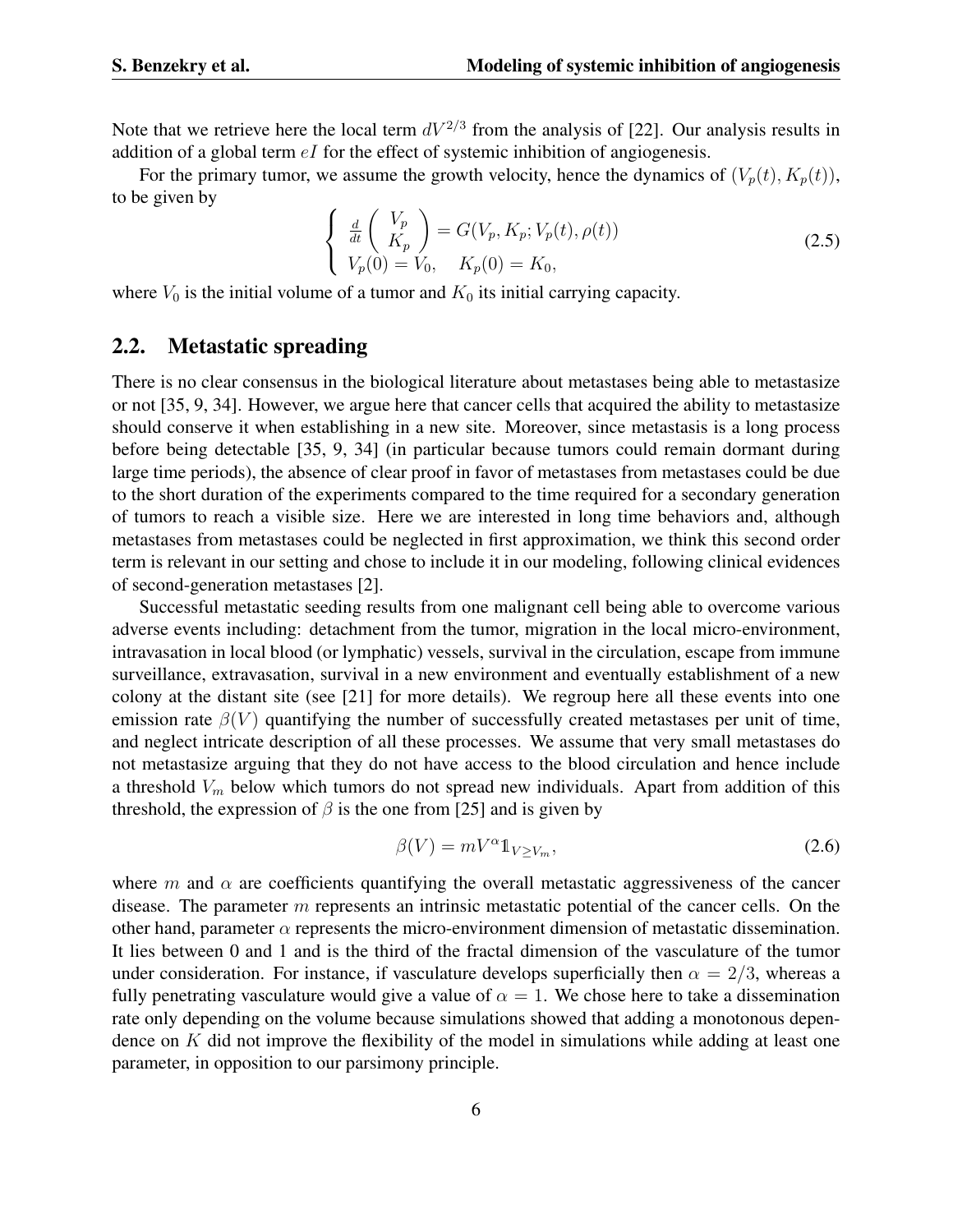Stating a balance law for the number of metastases when growing in size gives the first equation of (2.1). The boundary condition, i.e. the second equation of (2.1), states that the entering flux of tumors equals the newly disseminated ones. These result from two sources: spreading from the primary tumor, represented by the term  $\beta(V_p(t))$  and second generation tumors coming from the metastases themselves, described by the term  $\int_{\Omega} \beta(V) \rho(t, V, K) dV dK$ . The map  $\sigma \mapsto N(\sigma)$ ,  $\sigma =$  $(V, K) \in \partial\Omega$  stands for the volume and carrying capacity distribution of metastases at birth. We assume that newly created tumors have all the size  $V_0$  and some initial carrying capacity  $K_0$  and thus take

$$
N(\sigma) = \delta_{\sigma=(V_0, K_0)},\tag{2.7}
$$

i.e. the Dirac distribution centered in  $(V_0, K_0)$  and refer to [6] for more detailed considerations on going from an absolutely continuous density  $N$  to the Dirac mass considered here. We allow metastases to exit the domain by imposing the boundary condition only where the flux points inward. In view of expression (2.3), the growth velocity pushes tumors out of the domain when  $K$ is less than  $V_0$ . This can happen when global inhibition is strong enough such that tumors can cross the line  $K = V_0$ , i.e. when  $G_2(V_0, V_0) = bV_0 - dV_0^{5/3} - eIV_0 < 0$ . These tumors are then removed from the population, corresponding to the death of metastases caused by nutrient deprivation.

From the solution  $\rho$  of the model, relevant macroscopic quantities can be defined such as the total number of metastases:  $N(t) = \int_{\Omega} \rho(t, V, K) dV dK$  or the total metastatic burden:  $M(t) =$  $\int_{\Omega} V \rho(t, V, K) dV dK.$ 

Overall, the model (2.1-2.7) is a nonlinear transport equation endowed with a nonlocal boundary condition. The nonlinearity appears in the growth velocity  $G$  through an indirect dependence on the total metastatic burden.

#### 2.3. Model nondimensionalization

We are not interested here in calibrating the model parameters or outputs to relevant biological values (see [8] for such a purpose) but will rather focus our interest on theoretical exploration of possible dynamics emerging from the model. Consequently, we rescale parameters and variables in order to essentialize characteristic properties of the system. Performing the following transformations - where  $V^* := \left(\frac{b}{d}\right)$  $\frac{b}{d}$ )<sup>3/2</sup> is the maximal reachable volume under the Hahnfeldt model [14] on variables

$$
\tilde{t} = at, \ \tilde{V} = \frac{V}{V^*}, \ \tilde{K} = \frac{K}{V^*}, \ \tilde{\rho}(\tilde{t}, \tilde{V}, \tilde{K}) = V^{*2} \rho(t, V, K), \ \tilde{I}(\tilde{t}) = \frac{a}{pV^*} I(t),
$$

and on coefficients

$$
\tilde{b} = \frac{b}{a}, \ \tilde{e} = \frac{epV^*}{a}, \ \tilde{k} = \frac{k}{a}, \ \tilde{m} = \frac{m}{a}(V^*)^{\alpha}, \ \tilde{\rho^0}(\tilde{V}, \tilde{K}) = V^{*2}\rho^0(V, K), \ \tilde{V_0} = \frac{V_0}{V^*}, \ \tilde{K_0} = \frac{K_0}{V^*},
$$

gives equation (2.1) in the new variables, with new velocity given by

$$
\tilde{G}(\tilde{V}, \tilde{K}; \tilde{V}_p, \tilde{\rho}) = \begin{pmatrix} \tilde{V} \ln\left(\frac{\tilde{V}}{\tilde{K}}\right) \\ \tilde{b}\left(\tilde{V} - \tilde{V}^{2/3}\tilde{K}\right) - \tilde{e}\tilde{I}\tilde{K} \end{pmatrix},
$$
\n(2.8)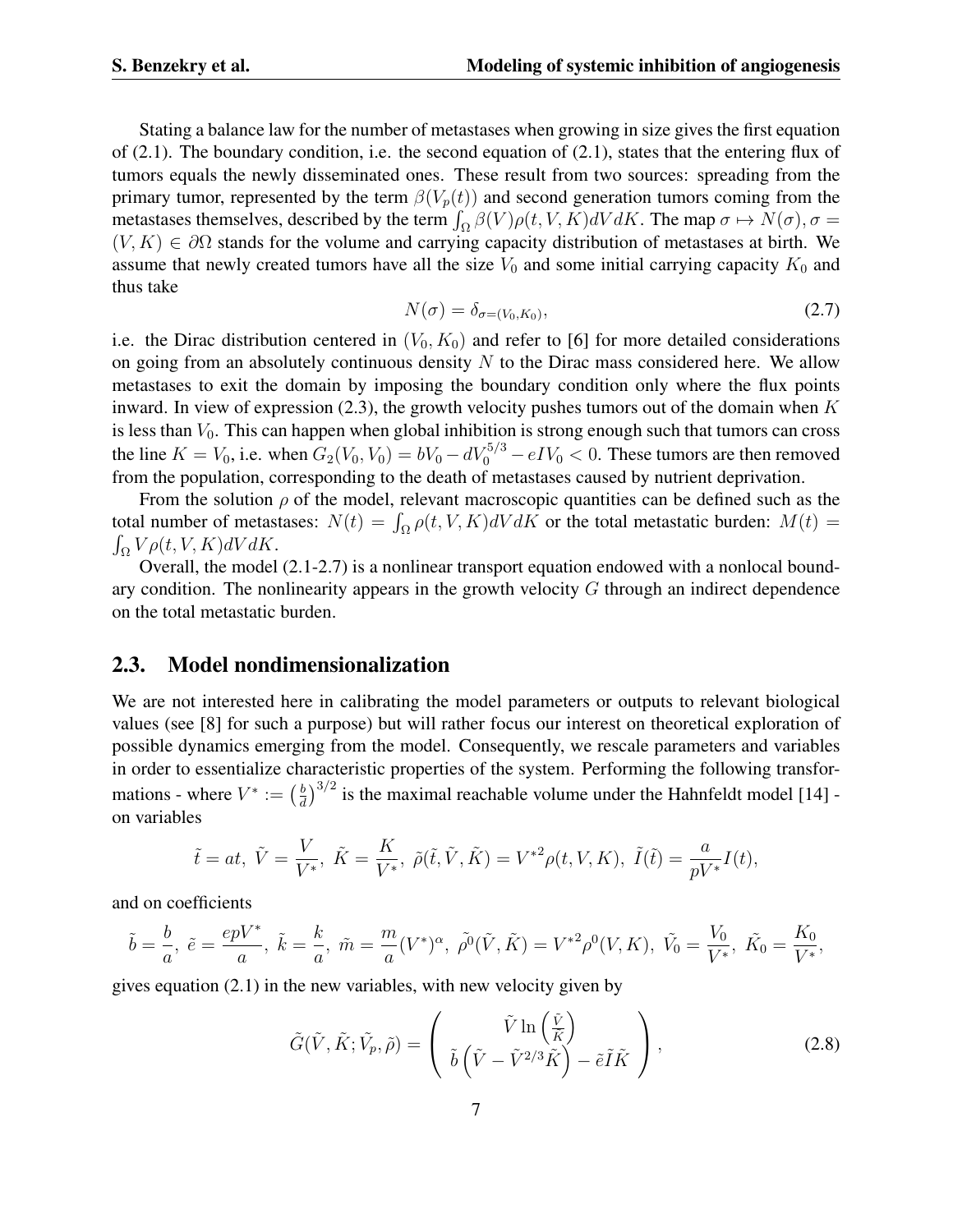and new differential equation on  $\tilde{I}$ 

$$
\frac{d\tilde{I}}{d\tilde{t}} = \tilde{V}_p(t) + \int_{\tilde{\Omega}} \tilde{V}\tilde{\rho}(\tilde{t}, \tilde{V}, \tilde{K}) d\tilde{V} d\tilde{K} - \tilde{k}\tilde{I},
$$
\n(2.9)

where  $\tilde{V}_p = \frac{V_p}{V^*}$  and  $\tilde{\Omega} = \tilde{V}_0, +\infty[\times]0, +\infty[$ . Note that this nondimensionalization made parameters  $a$ ,  $d$  and  $p$  disappear from the equations. We will consider the resulting model in the following but drop the tildes to simplify the notations.

### 3. Simulation results

We present now simulations of the nondimensionalized model  $(2.1, 2.5-2.9)$ . For simulations based on comparison to experimental data we refer to [8] and focus here on the theoretical dynamical behavior of the model. It results from the balance between three processes: dissemination (governed by the function  $\beta$ ) growth (controlled by the growth rate G) and systemic inhibition of angiogenesis (represented by the inhibitor quantity  $I$ ). For the sake of simplicity we will reduce our analysis to one parameter per process: dissemination will be represented by parameter  $m$ , growth by parameter b and inhibition by parameter  $e$ . Throughout the study we fixed most parameters to 1 (see Table 1), on the notable exception of  $\alpha$ , fixed to 2/3 hence assuming superficial development of the vasculature. We use this parameter set as a basis point for exploration of the parameter space. Numerical simulations were performed adapting a previously developed discretization scheme based on the straightening of the characteristics [4].

| Growth        | $V_0$ $K_0$<br>$0.1 \quad 0.2$<br>$\overline{1}$ |
|---------------|--------------------------------------------------|
| <b>SIA</b>    | k.<br>$\epsilon$<br>1                            |
| Dissemination | m<br>$\alpha$<br>2/3                             |

Table 1: Base parameter values.

#### 3.1. Linear versus nonlinear dynamics

When SIA is not considered in the model ( $e = 0$ ), the velocity of the transport equation does not depend on  $\rho$  and the model is linear. It falls then in the range of classical renewal equations from structured population dynamics (see [29] for general theory) that exhibit asynchronous exponential growth governed by the first eigenvalue  $\lambda_0$  of the underlying operator. This means that asymptotically

$$
\rho(t, V, K) \sim e^{\lambda_0 t} \Pi(V, K),
$$

where convergence occurs in  $L^1$  norm with weight  $\Psi$ , the dual normalized first eigenvector, and  $\Pi$ is a particular first eigenvector of the linear operator (these eigenspaces have dimension 1). The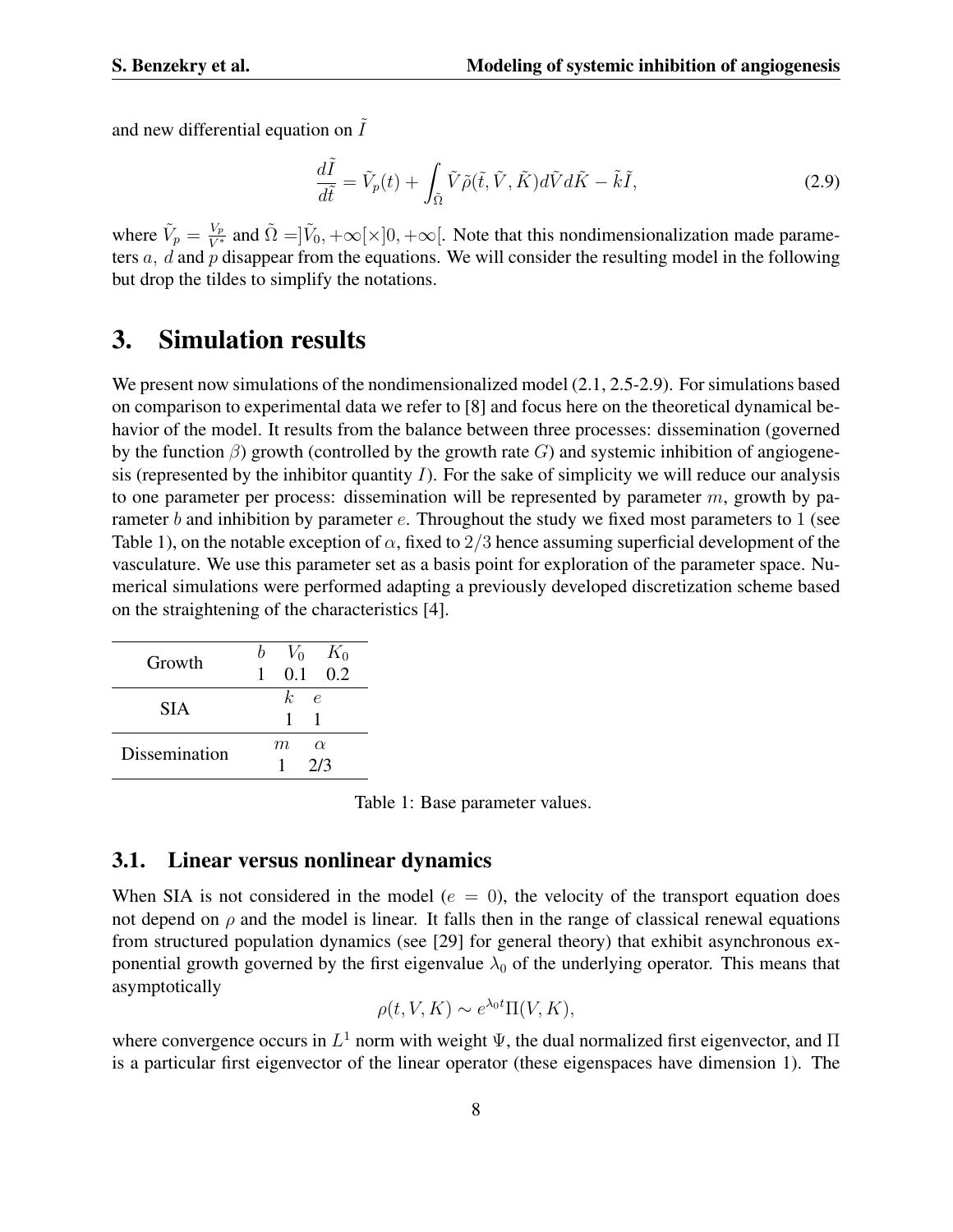eigenvalue  $\lambda_0$  is the unique solution of the following spectral equation

$$
\int_0^{+\infty} \beta(X_\tau(V_0, K_0)) e^{-\lambda_0 \tau} d\tau = 1,
$$

where  $X_{\tau}(V_0, K_0)$  is the flow associated to the vector field  $G(V, K)$ . We refer to [5] for detailed statements and proofs of results on the asymptotic behavior of the linear model and only illustrate here in Figure 1 the result and depict an example of the shape of the first eigenvector (projected on the  $V$  axis).



Figure 1: Asymptotic behavior of the linear model (no SIA). Parameters are from Table 1, except  $e=0.$ 

When considering the nonlinear model that we introduce here, non-trivial asymptotic behavior is observed with oscillations of the system (Figure 2). First, under the impulsion of the primary tumor dissemination, metastases appear and start to grow until reaching a substantial metastatic burden that in turn yields growth suppression of both primary and secondary tumors. At some point, inhibition is strong enough to push metastases out of the domain, inducing a decrease in total number of metastases and metastatic burden that translates then into lower inhibitory pressure (due to clearance of the inhibitor) allowing the metastases to regrow and restart the process.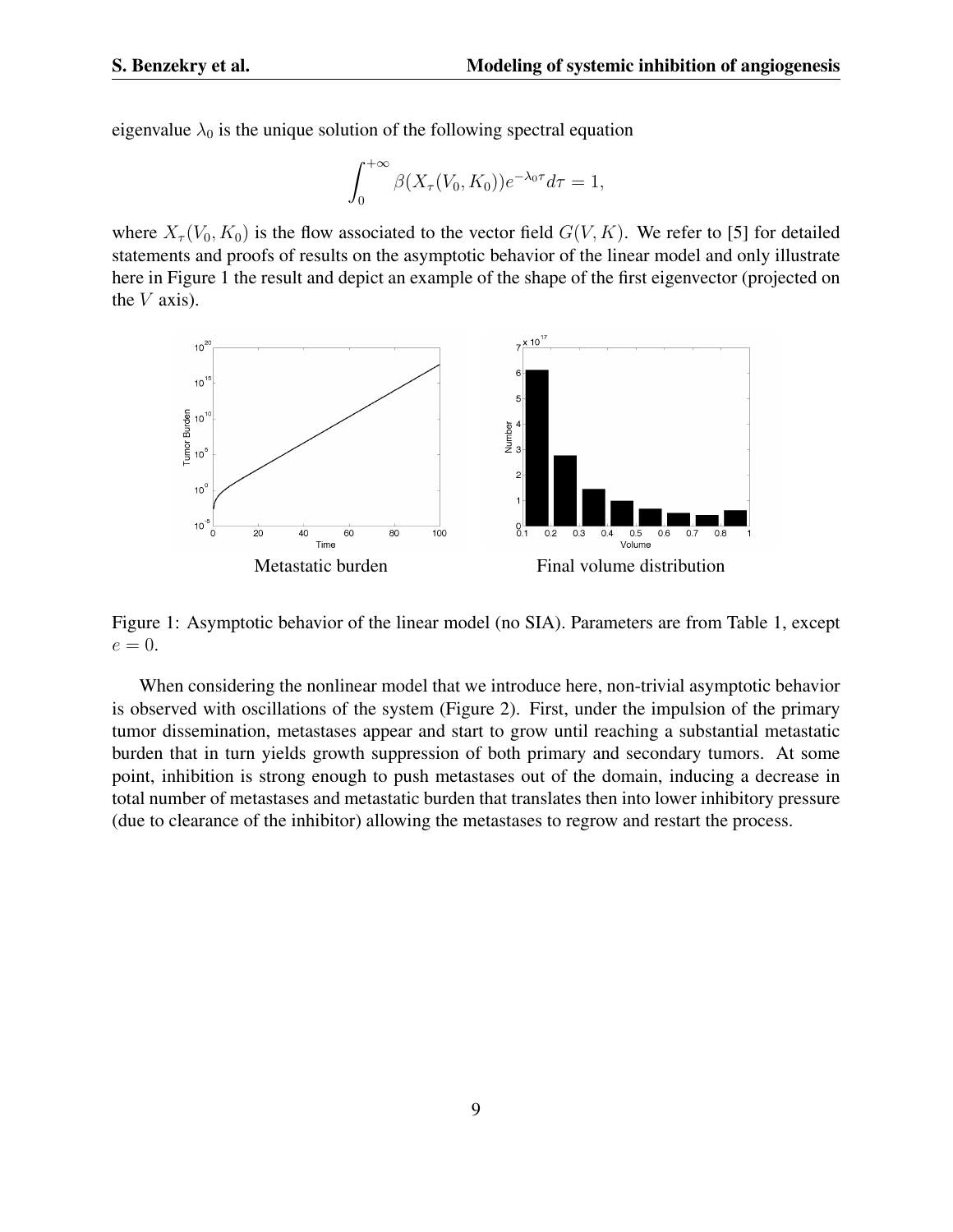

Figure 2: Dynamics of the non linear model (with SIA)

### 3.2. Exploration of the growth/dissemination/inhibition balance

We explore now the parameter space for possible different qualitative dynamics, by varying 10 fold above and below the base values of the parameters respectively controlling growth (b), dissemination  $(m)$  and inhibition (e). The oscillations that were observed with the base parameter, although recovered in most of the situations, are not the only possible situation as more complex dynamics are found.

Simulation results of individual increase of each parameter are reported in Figure 3. As appears, disruption of the base regime of parameters from Table 1 (where all the forces in presence are in relative equilibrium) towards more pronounced impact of either of the constitutive processes of our model generates more complex dynamics. Moreover, different parameters have different impact on the global behavior.

Potentiation of the growth velocity (as well as resistance to the inhibition pressure) through increase of parameter  $b$  results in an asymptotic behavior of the global metastatic burden which, while still being periodic, repeats a much more complex pattern, revealing interesting underlying dynamics. In particular, observation that same value of metastatic burden does not always yield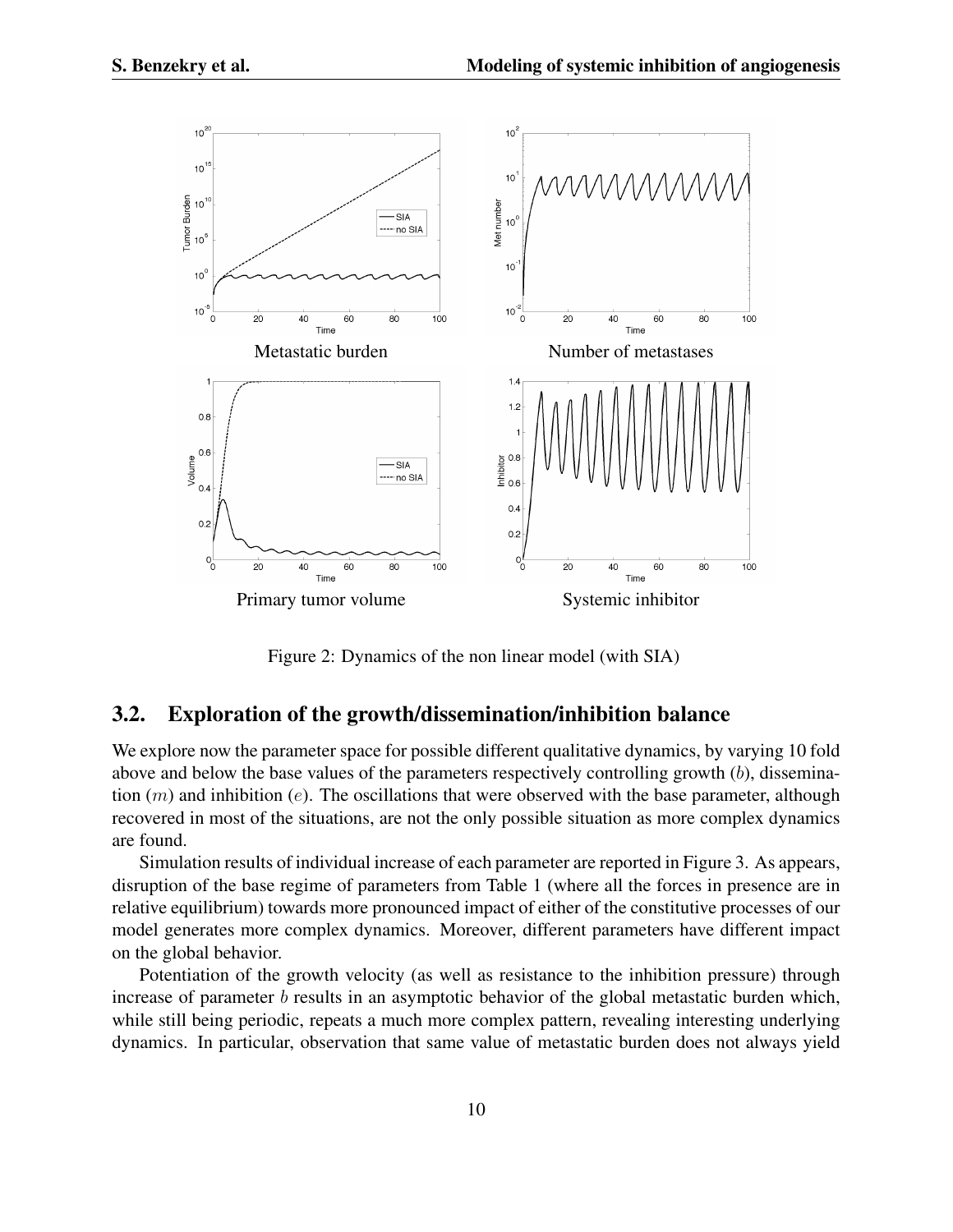same future evolution implies that no autonomous ordinary differential equation can be derived for the dynamics of  $M(t)$ , since same initial condition potentially leads to different future evolution. Indeed, when  $M(t)$  re-reaches a previous value, the state of the global dynamical system is different because the composition of the tumors population (represented by  $\rho$ ) is. Interestingly, this happens despite the fact that the growth rate depends on  $\rho$  only through M (equations (2.8, 2.9)).

Increase of the metastatic aggressiveness of the system (parameter  $m$ ) results in densification of the oscillations and amplitude increase, yielding sharp repeated peaks of metastatic growth. Violent increases of the total metastatic burden are followed by similarly violent decreases that make the system reach almost-zero values.

Stronger inhibition pressure delays the stabilization of the system to an oscillatory regimen, intensifies the oscillations frequency and lowers their amplitude. Note that in this situation, as well as in the base situation, the total metastatic volume remains away from zero, suggesting a non-negligible amount of long-lasting residual disease.

Turning our interest to the opposite situation, i.e. 10 fold decrease of the individual parameters, shows yet other interesting behaviors. Small value of b generates an oscillatory asymptotic behavior with very low amplitude of the oscillations. From a biological point of view, this suggests the possibility of an homeostatic state of the system where all the forces in presence equilibrate to give a stable state where metastases don't grow while still remaining present in the organism, possibly with small volumes that would make the micro-metastases undetectable. Here, this homeostatic state stabilizes around the third of the maximal reachable size with a stable underlying distribution of metastases where volume of the largest metastasis is lower than 0.15. This result could suggest a possible explanation of reported cases of population of asymptomatic occult metastases with no evidence of primary lesion [37, 17, 26, 10] as resulting from mutual inhibitory interactions between tumors. This observation is substantiated by the simulation of the model with lower initial volume and carrying capacity (see Figure 5).

Small value of coefficient  $m$  significantly delays emergence of the oscillations, since it takes more time to reach a sufficient amount of total tumor burden to trigger the dynamics. Lowering the value of  $e$  has no clear impact on the frequency of oscillations but consistently increases their amplitude. Indeed, lower power of inhibitory pressure allows the metastases to grow to larger volumes.

In Figure 5 we report a few other examples of interesting dynamics arising from simulation of the model. In the case of large intrinsic metastatic potential ( $m = 10$ ) and inhibitor clearance set to 0.1, after an initial sharp peak of metastatic burden, we observe firing episodes of metastatic disease of increasing intensity but delayed appearance, while rest periods are characterized by almostzero amount of cancer mass. Although not completely relevant because of the non-biological values of the parameters, biological analogy would suggest possible violent bursts of metastatic development separated by possibly long periods of minimal (and occult) residual disease that could even lead to endogenous elimination of the cancer. Indeed, under the hypothesis of strong emission of metastases and non-negligible individual inhibitory power, it is to be expected fast exponential increase of the metastatic number of individuals, which in turn generates strong inhibition of the total population growth. However, what happens in this situation is not just acceleration of the dynamics and it remains intriguing that subsequent burst relapse with higher intensity than previous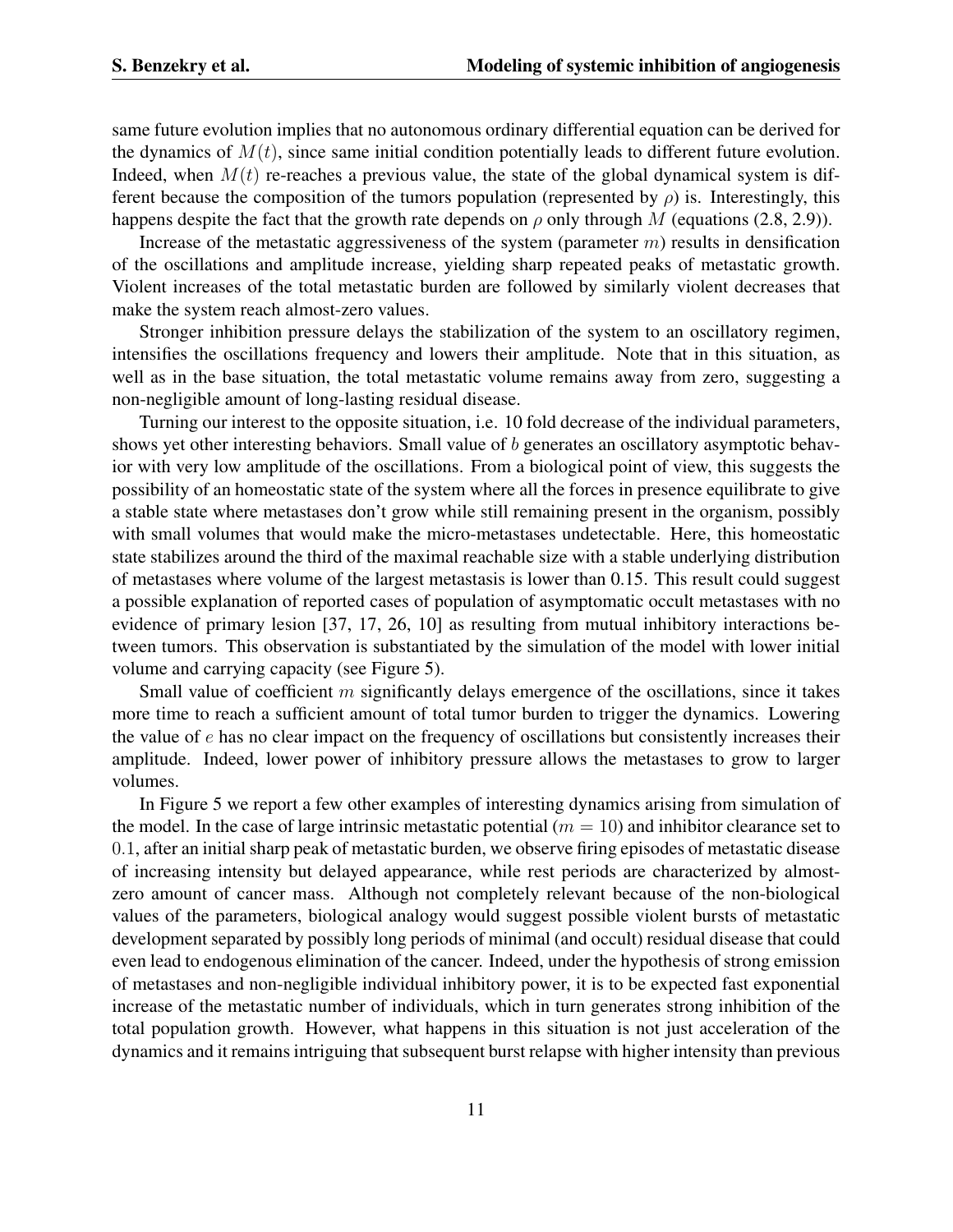

Figure 3: Dynamics of the metastatic burden under 10 fold increase of representative parameters.



Figure 4: Dynamics of the metastatic burden under 10 fold decrease of representative parameters.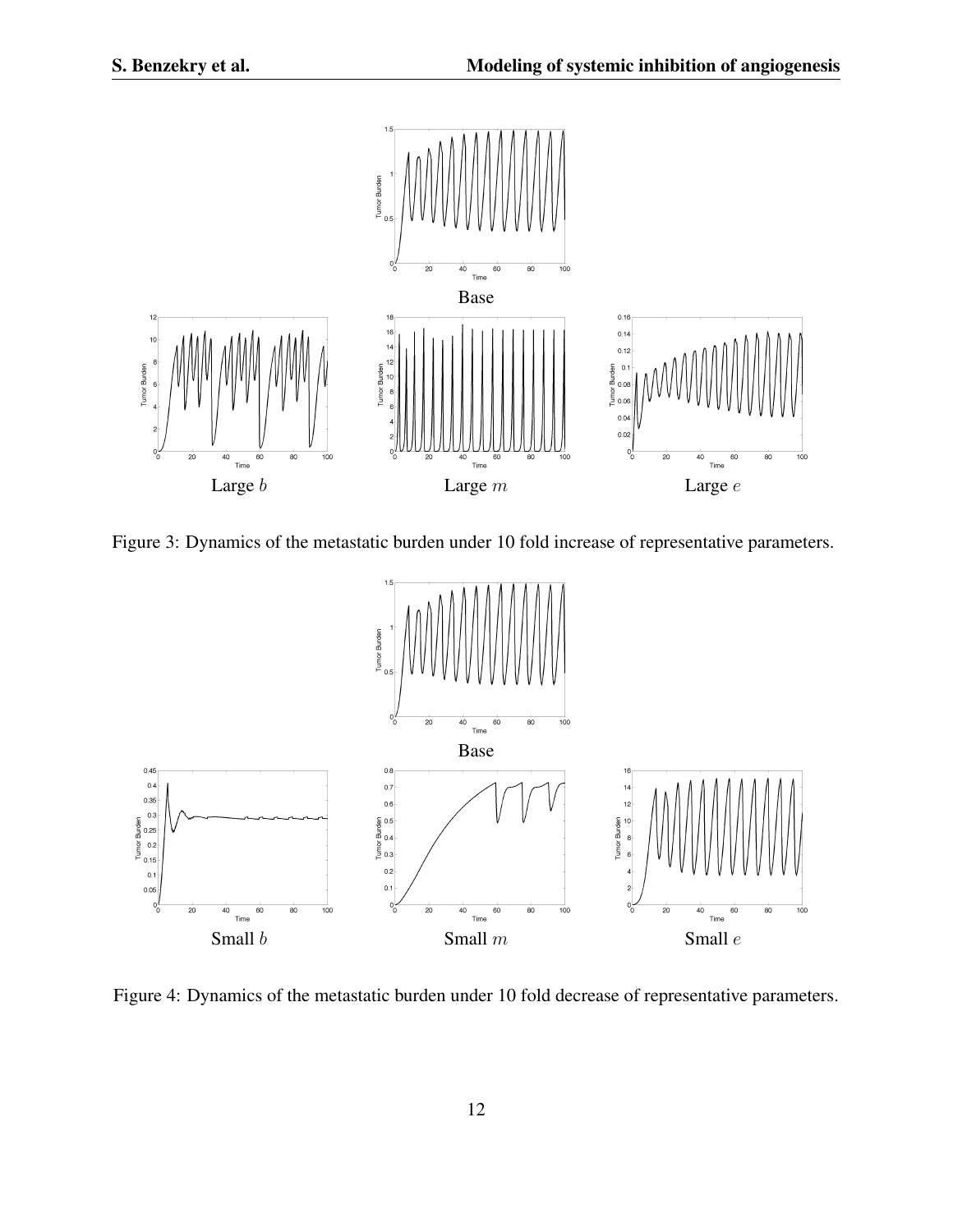ones. A heuristic description of what happens is the following. The first burst is particular as it results from the initial condition of the primary tumor that concentrates most of the metastatic mass when it is small. This mass is eliminated all at once during the evacuation phase of the first burst that ends with smaller metastatic burden than at initiation (about  $10^{-5}$  in our simulation). By the time that metastatic mass recovers significative value (say 1 for instance), production of inhibitors has occurred that changes the condition compared to the starting point and results in lower amplitude of the second burst. At the end of this second burst, much deeper metastatic burden has been reached (of the order of 10<sup>−</sup><sup>8</sup> ) despite smaller zenith as in the first burst, because now metastases continuously outflew. With this smaller initial metastatic burden, the system had time to eliminate the inhibitor and when  $M(t)$  crosses 1 again, it does so with smaller value of  $I(t)$ , hence producing a higher amplitude of the relapse, which in turn provokes a smaller postrelapse burden. Repeating the same mechanism explains the following bursts. It should be noted that simulating this same situation for larger times and plotting the result in log-scale (Figure 5) reveals globally bounded behavior with seemingly non-periodic orbit, thus adding another feature to the diversity of the system's dynamics.

Yet another interesting dynamics is observed for  $m = 0.1$ ,  $k = 0.1$  and  $e = 0.02$ . Tormented patterns occur while still generating a periodic behavior, underlining the complexity of the dynamics of the density. On the opposite to this widely varying behavior, the model numerically exhibits convergence to a steady state for the total metastatic burden when initial conditions (for both primary tumor and metastases) are set to  $(V_0, K_0) = (10^{-4}, 10^{-3})$ . Same apparent convergence also occurs for the number of metastases  $N(t)$  and the amount of inhibitor  $I(t)$  (simulations not shown). Looking closer to the volume distribution of metastases at the end of the simulation reveals concentration of the density to the smallest possible volume, suggesting convergence to a Dirac mass located in  $(V_0, K_0)$ .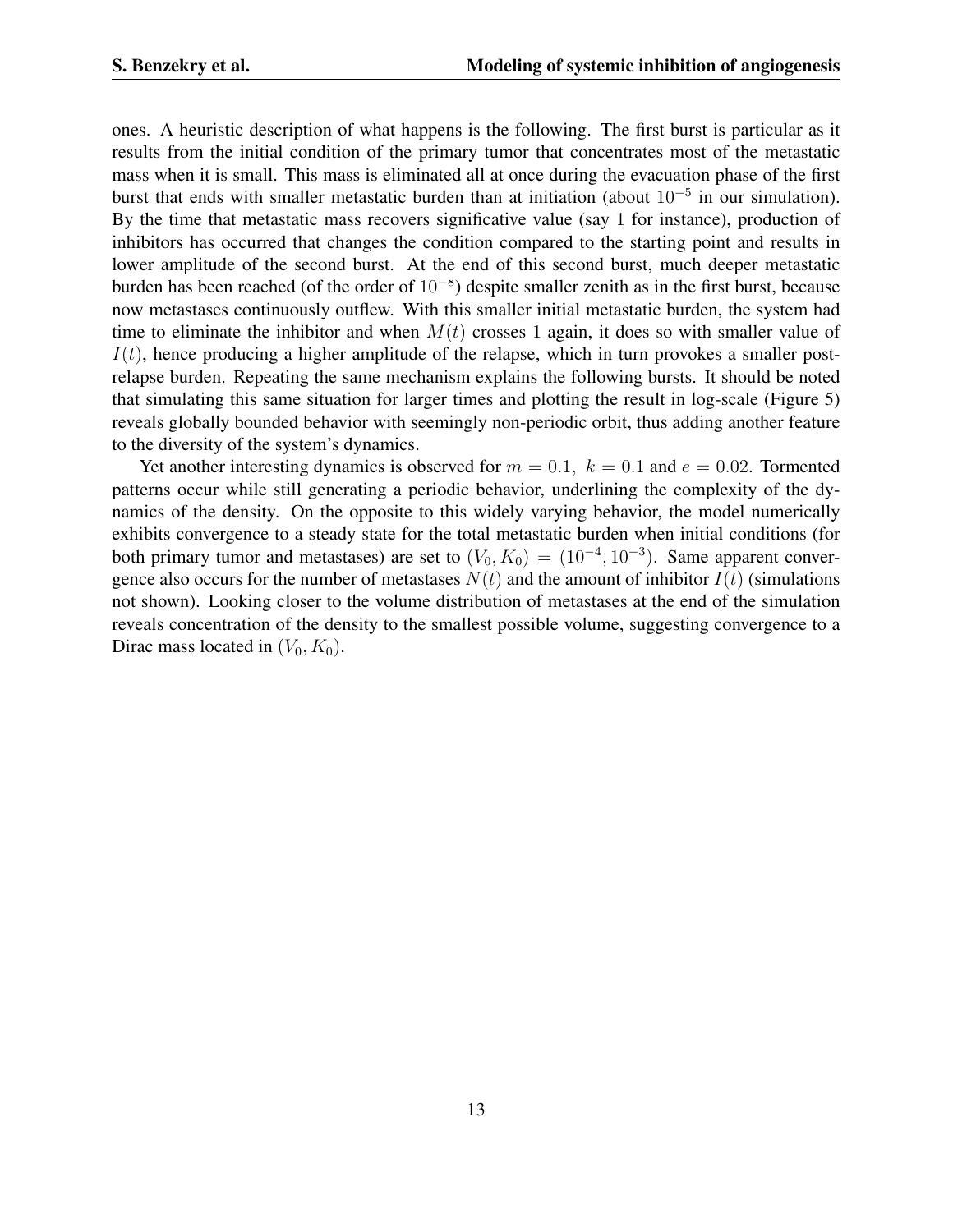

Figure 5: Examples of other interesting dynamics

## 4. Conclusion

We have presented a mathematical model for systemic inhibition of angiogenesis designed to theoretically study the relative balance of three important biological processes happening in the development of a population of metastases, namely dissemination, local growth and global (systemic) inhibition.

Simulations of this nonlinear model revealed interesting dynamics that underline the complexity. These results illustrate the interest of mathematical and computational models as useful tools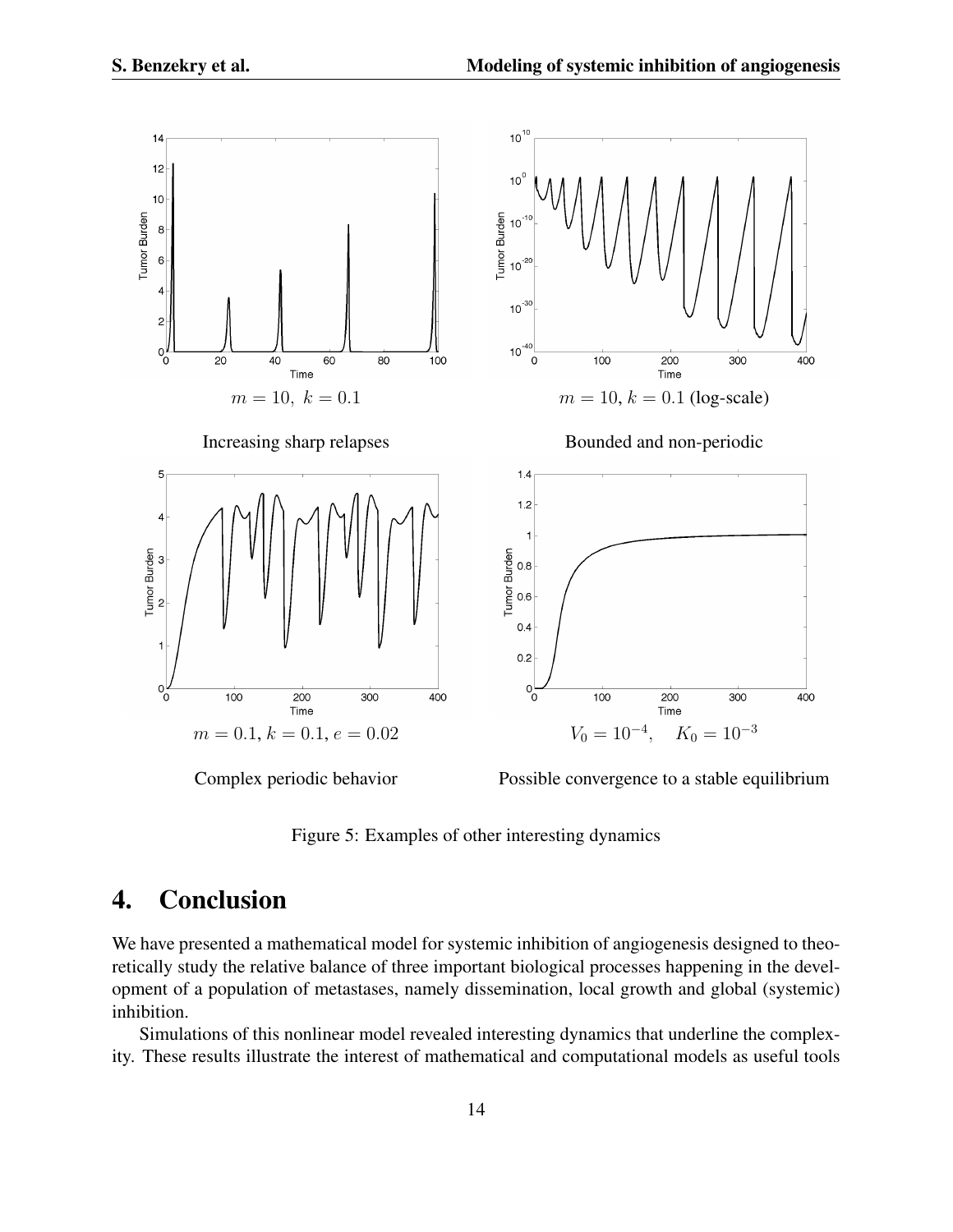for simulating the global result of a complex biology. Indeed, despite the apparent simplicity of our model that reduced here metastatic development to only three essential dynamical processes (birth, growth and inhibition), it would not be possible to guess *a priori* the result of the combination of the three since, in some situations, this combination even appears as very tormented and unpredictable (see Figure 5) while in others convergence to a steady state is numerically observed.

From a mathematical point of view, the numerical study we performed suggests a wide array of possible asymptotical behavior of the nonlinear model. During the exploration of the parameter space, we observed periodical behaviors with various underlying patterns, from simple oscillations to complex shapes of repeated patterns. In this context, an interesting problem would be to quantify amplitude and frequency of the oscillations in terms of the parameters of the model.

Periodicity was not always the rule since we also observed non-periodic patterns or convergence to a steady state. These observations suggest possible bifurcations in the parameter space of the infinite-dimensional dynamical system. Mathematical study of these dynamical properties, in particular how to go from a stable steady-state to a limit cycle could be interesting perspectives of our work.

From a biological viewpoint, the existence of bounded solutions of the system suggests the possibility of a stable homeostatic burden of metastases that remain in equilibrium due to mutual inhibitory interactions. In our simulations, this happens in situations where growth is substantially altered, either by a reduced growth velocity (parameter b) or smaller initial volume and carrying capacity of a newborn tumor with respect to what was considered here as base values (it should be noted however that within this base parameter set,  $V_0$  is the tenth of the maximal reachable volume, which represents an unrealistically large initial tumor volume, making thus smaller values more biologically relevant). This modeling result could shed light on the reported observations (from forensic autopsy studies) of multiple small metastatic foci present in the organism of healthy individuals [37, 26], with a prevalence rate of up to 99% (in the case of thyroid cancer) of the population, that yielded J. Folkman to use the term of "cancer without disease" [17]. However, as shown in [8] from calibration of the model to experimental data, elucidation of this phenomenon from systemic inhibition of angiogenesis only would require a very high production rate  $p$  (or, equivalently, efficacy parameter  $e$ ) of the systemic inhibitor. It is more likely that SIA contributes to generate such a situation in combination with other biological players (such as the immune system for instance).

### References

- [1] J. AGUIRRE-GHISO. Models, mechanisms and clinical evidence for cancer dormancy. *Nat Rev Cancer*, 7 (11):834846, 2007.
- [2] D. A AUGUST, P. H SUGARBAKER, AND P. D SCHNEIDER. Lymphatic dissemination of hepatic metastases. Implications for the follow-up and treatment of patients with colorectal cancer. *Cancer*, 55(7):14901494, April 1985.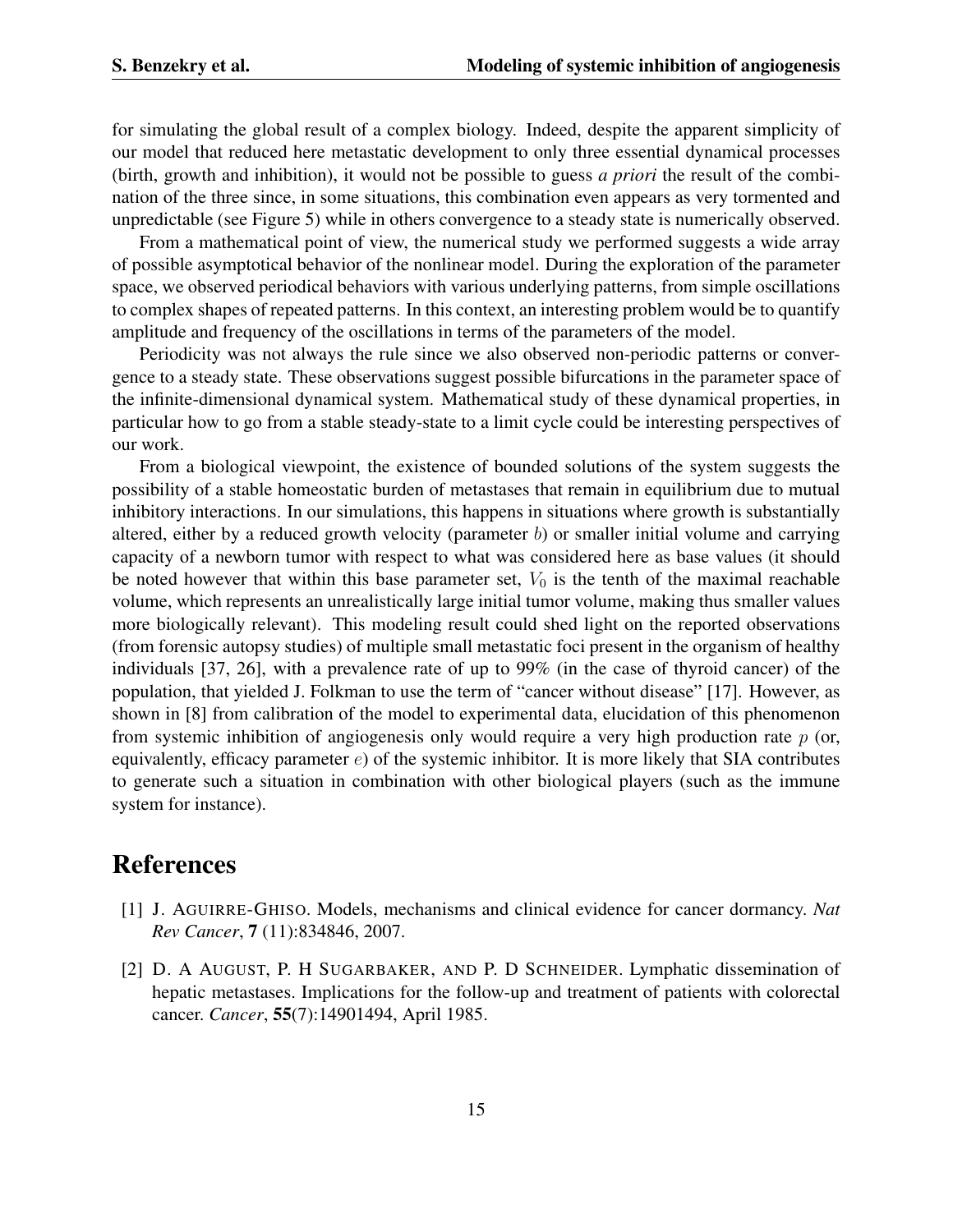- [3] D. BARBOLOSI, A. BENABDALLAH, F. HUBERT, AND F. VERGA. Mathematical and numerical analysis for a model of growing metastatic tumors. *Math Biosci*, 218(1):114, March 2009.
- [4] S. BENZEKRY. Mathematical and numerical analysis of a model for anti-angiogenic therapy in metastatic cancers. *ESAIM, Math. Model. Numer. Anal.*, 46(2):207237, 2012.
- [5] S. BENZEKRY. Mathematical analysis of a two-dimensional population model of metastatic growth including angiogenesis. *J Evol Equ*, 11(1):187213, December 2011.
- [6] S. BENZEKRY. Passing to the limit 2D1D in a model for metastatic growth. *J Biol Dynam*, 6(sup1):1930, January 2012.
- [7] S. BENZEKRY, N. ANDRÉ, A. BENABDALLAH, J. CICCOLINI, C. FAIVRE, F. HUBERT AND D. BARBOLOSI. Modelling the impact of anticancer agents on metastatic spreading. *Math Model Nat Phenom*, 7(1):306336, 2012.
- [8] S. BENZEKRY, A. GANDOLFI AND P. HAHNFELDT. Global Dormancy of Metastases due to Systemic Inhibition of Angiogenesis. *submitted*, 2013.
- [9] A. BETHGE, U. SCHUMACHER, A. WREE AND G. WEDEMANN. Are metastases from metastases clinical relevant? Computer modelling of cancer spread in a case of hepatocellular carcinoma. *PloS One*, 7(4):e35689, January 2012.
- [10] W. C BLACK AND H. G WELCH. Advances in diagnostic imaging and overestimation of disease prevalence and the benefits of therapy. *N Engl J Med*, 328(17):12371243, April 1993.
- [11] P. CHIARELLA, J. BRUZZO, R. P MEISS, AND R. A RUGGIERO. Concomitant tumor resistance. *Cancer Lett*, 324(2):133141, May 2012.
- [12] A. DEVYS, T. GOUDON AND P. LAFITTE. A model describing the growth and the size distribution of multiple metastatic tumors. *Discrete Contin Dyn Syst-B*, 12(4):731767, August 2009.
- [13] W. D DEWYS. Studies correlating the growth rate of a tumor and its metastases and providing evidence for tumor-related systemic growth-retarding factors. *Cancer Res*, 32(2):374379, 1972.
- [14] A. DONOFRIO AND A. GANDOLFI. Tumour eradication by antiangiogenic therapy: analysis and extensions of the model by Hahnfeldt et al. (1999). *Math Biosci*, 191(2):159184, October 2004.
- [15] I. J FIDLER AND S. PAGET. The pathogenesis of cancer metastasis: the seed and soil hypothesis revisited. *Nat Rev Cancer*, 3(6):453458, 2003.
- [16] J. FOLKMAN. Angiogenesis inhibitors generated by tumors. *Mol Med*, 1(2):1202, January 1995.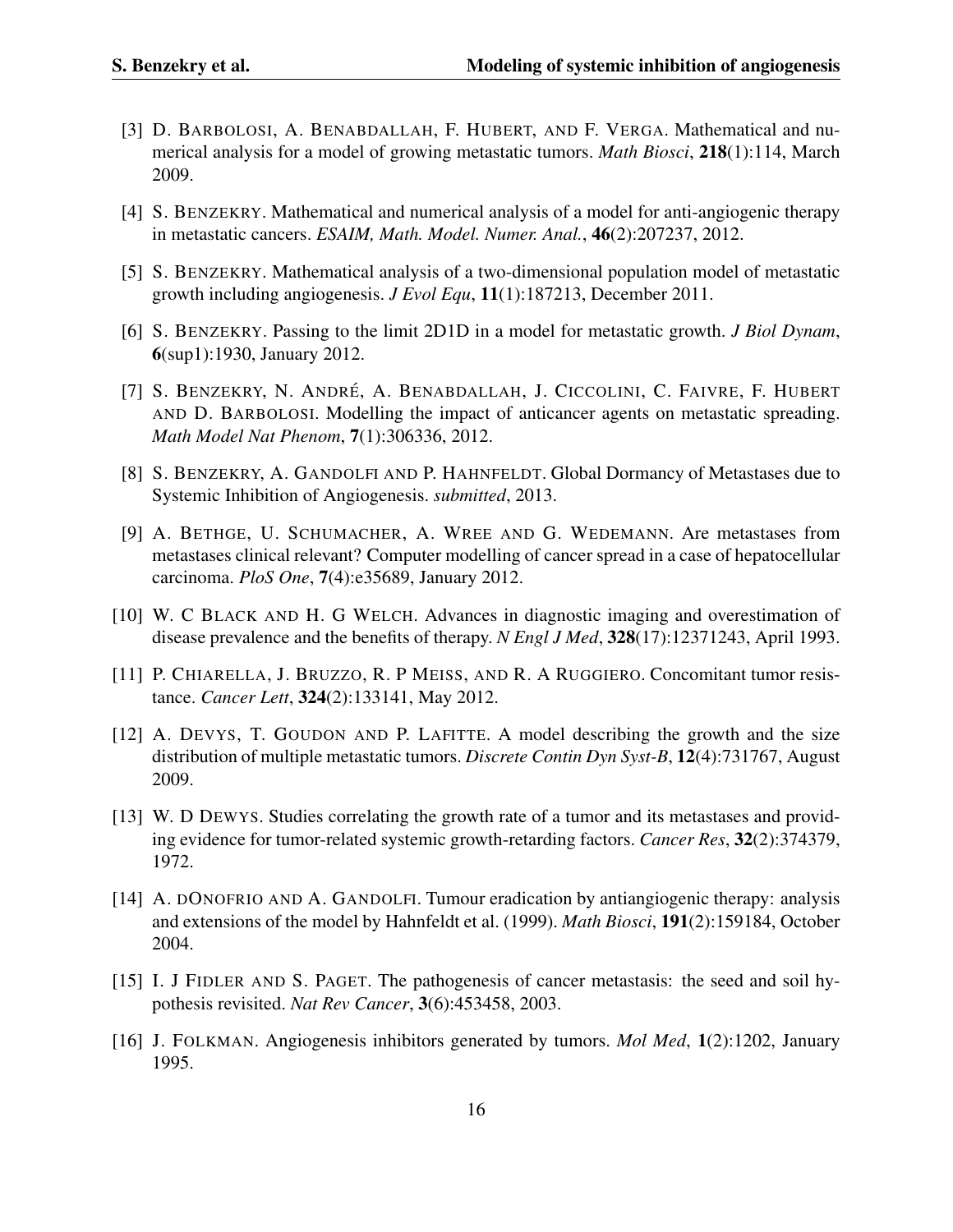- [17] J. FOLKMAN AND R. KALLURI. Cancer without disease. *Nature*, 427(6977):787, 2004.
- [18] J. FOLKMAN. Tumor angiogenesis: therapeutic implications. *N Engl J Med*, 285:11821186, 1971.
- [19] E. GORELIK, S. SEGAL AND M. FELDMAN. Growth of a local tumor exerts a specific inhibitory effect on progression of lung metastases. *Int J Cancer*, 21(5):617625, 1978.
- [20] E. GORELIK. Resistance of tumor-bearing mice to a second tumor challenge. *Cancer Res*, 43(1):138145, 1983.
- [21] G. P GUPTA AND J. MASSAGU E. Cancer metastasis: Building a framework. *Cell*, 127(4):679695, November 2006.
- [22] P. HAHNFELDT, D. PANIGRAPHY, J. FOLKMAN AND L. HLATKY. Tumor development under angiogenic signaling: a dynamical theory of tumor growth, treatment, response and postvascular dormancy. *Cancer Res*, 59(19):47704775, October 1999.
- [23] D. HANAHAN AND R. A WEINBERG. Hallmarks of cancer: the next generation. *Cell*, 144(5):646674, March 2011.
- [24] L. HOLMGREN, M. S OREILLY AND J. FOLKMAN. Dormancy of micrometastases: balanced proliferation and apoptosis in the presence of angiogenesis suppression. *Nat Med*, 1(2):149-153, 1995.
- [25] K IWATA, K KAWASAKI AND N. SHIGESADA. A dynamical model for the growth and size distribution of multiple metastatic tumors. *J Theor Biol*, 203(2):177186, March 2000.
- [26] M. NIELSEN, J.L. L THOMSEN, S. PRIMDAHL, U. DYREBORG, AND J. A ANDERSEN. Breast cancer and atypia among young and middle-aged women: a study of 110 medicolegal autopsies. *Br J Cancer*, 56(6):814819, 1987.
- [27] M. S OREILLY, L. HOLMGREN, Y. SHING, C. CHEN, R. A ROSENTHAL, M. MOSES, W. S LANE, Y. CAO, E. H SAGE AND J. FOLKMAN. Angiostatin: a novel angiogenesis inhibitor that mediates the suppression of metastases by a Lewis lung carcinoma. *Cell*, 79(2):31528, October 1994.
- [28] M. S OREILLY, T. BOEHM, Y. SHING, N. FUKAI, G. VASIOS, W. S LANE, E. FLYNN, J. R BIRKHEAD, B. R OLSEN AND J. FOLKMAN. Endostatin: an endogenous inhibitor of angiogenesis and tumor growth. *Cell*, 88(2):277285, 1997.
- [29] B. PERTHAME. Transport equations in biology. *Birkhauser Verlag*, 2007.
- [30] R. T PREHN. Two competing influences that may explain concomitant tumor resistance. *Cancer Res*, 53(14):32669, July 1993.